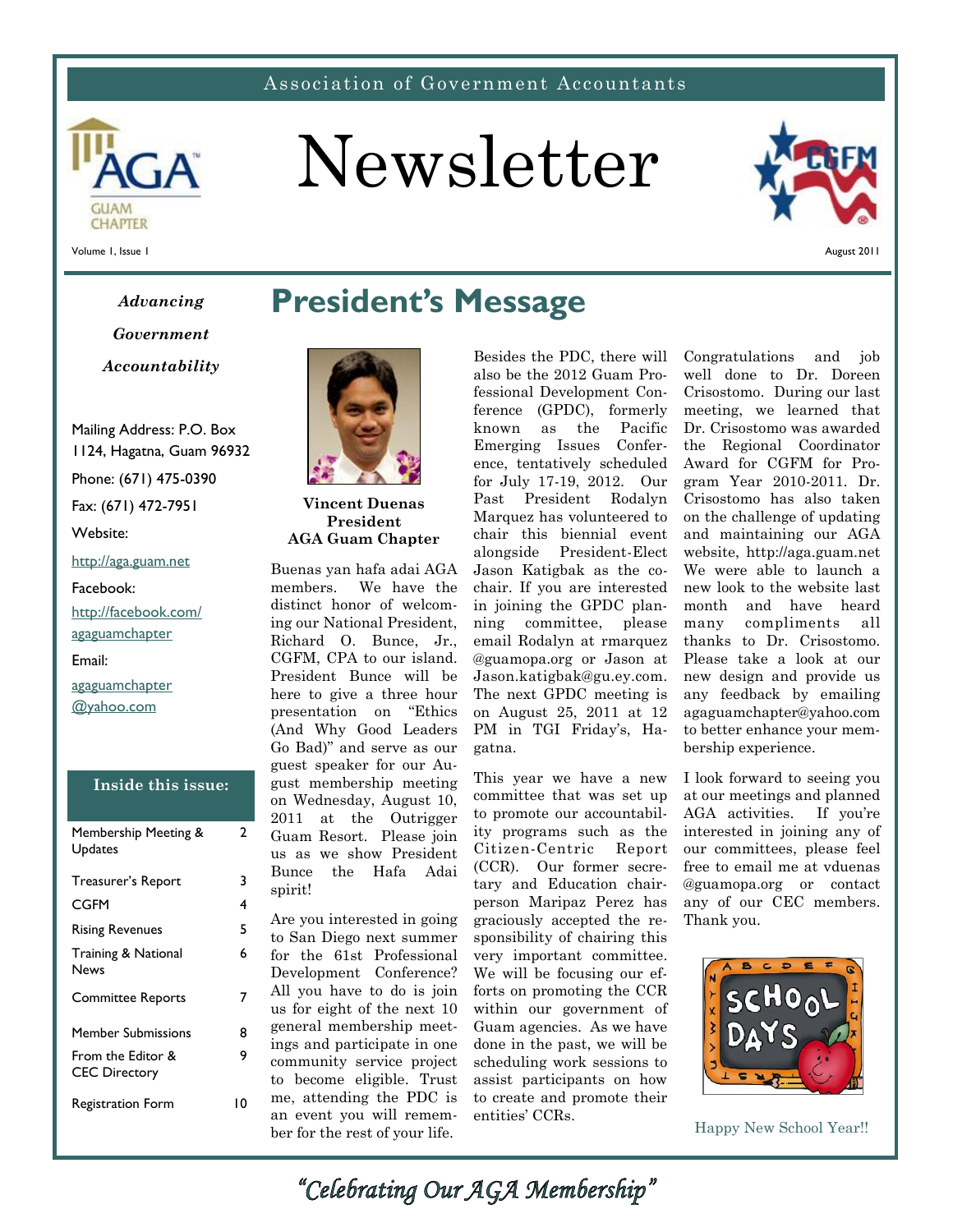# **Last Meeting**

The July 2011 General Membership Meeting was held on July 22, 2011 at the Outrigger Guam Resort in Tumon. The meeting focused on the AGA Guam Chapter's 10th Annual Run/Walk (5K and 2K), "Planting Seeds of Accountability", presentation.

The Community Service Committee Chair, Lou Perez, thanked all the AGA members that volunteered as well as those who sponsored and contributed to the event's success. This was the first year a 2K was included in the run/walk.

AGA was able to collect enough proceeds from the run/walk to provide \$2,000 each for the Herminia Dierking (University of Guam) and AGA

Guam Chapter (Guam Community College) Scholarships. Present in the meeting to receive the checks were the Dr. Anita Borja Enriquez, DBA from the University of Guam, and Carmen Kwek Santos from the Guam Community College. In turn, Dr. Enriquez provided AGA with a Certificate of Appreciation for its continued support of the University of Guam.

As a form of thank you, AGA provided Certificates of Appreciation to sponsors and volunteers present in the meeting. Among the group of sponsors at the meeting were Ernst & Young, Pacific Daily News, Bank of Guam, Calvo's Insurance, and Coast 360. Among the volunteers present in the meeting were: Rodalyn Marquez, Maripaz Perez, Rachel Field, Clariza Roque, Yuka Hechanova, Jocelyn Untalan, and Matt Quinata.



Topic: AGA National Initiatives

Date & Location: Wed., August 10, 2011 12:00 PM – 1:30 PM Outrigger, Tumon

Lunch Fee: Ethics course participants: Free Members: \$12 Non-members: \$17

# **Updates**

### **PDC and Guam PDC Eligibility Requirements AGA Guam Chapter SOP-10**

All AGA members in good standing will be entered in the raffle to earn CPEs if they meet the requirements. In order to be eligible you will need to attend 8 of 10 meetings from August 2011 to May 2012. Also, to be AGA National President Richard Bunce Jr., CGFM, CPA, will visit Guam on Wednesday, August 10, 2011. As part of his visit, President Bunce Jr. will conduct a three hour course on "Ethics (And Why Good Leaders Go Bad)" and serves as our guest speaker for our monthly membership meeting.

The Ethics course is from 9:00 AM to 12:00 PM in the same location as the August General Membership meeting. Registration for the Ethics course is \$40 for AGA members, \$50 for GSCPA members, and \$60 for

eligible, members will need to volunteer time at least one AGA sponsored community service activity, such as the annual Christmas Bell Ringing or Financial Literary presentations. E-mails will be sent announcing the community service activities you can participate in throughout the year.

Winners will be requested to present a verbal trip report at the chapter meeting following the PDC. Just a brief report on your experience and



non-members. This course qualifies for three CPEs.

After the course, participants are welcome to join the meeting where President Bunce Jr. will outline AGA National's Initiatives.

Please join us for our August 2011 General Membership Meeting as we hear from President Bunce Jr. There will be a free lunch raffle but you must be present to win!

what you considered was the best part of PDC.

Members who attended the 2011 PDC on behalf of the chapter, as well as the President-Elect, are not eligible for the 2012 PDC raffle.

We look forward to seeing you at the meetings and assisting with our chapter activities. If you have any questions, please contact Valerie Mafnas, Membership Chair, at agaguamchapter@yahoo.com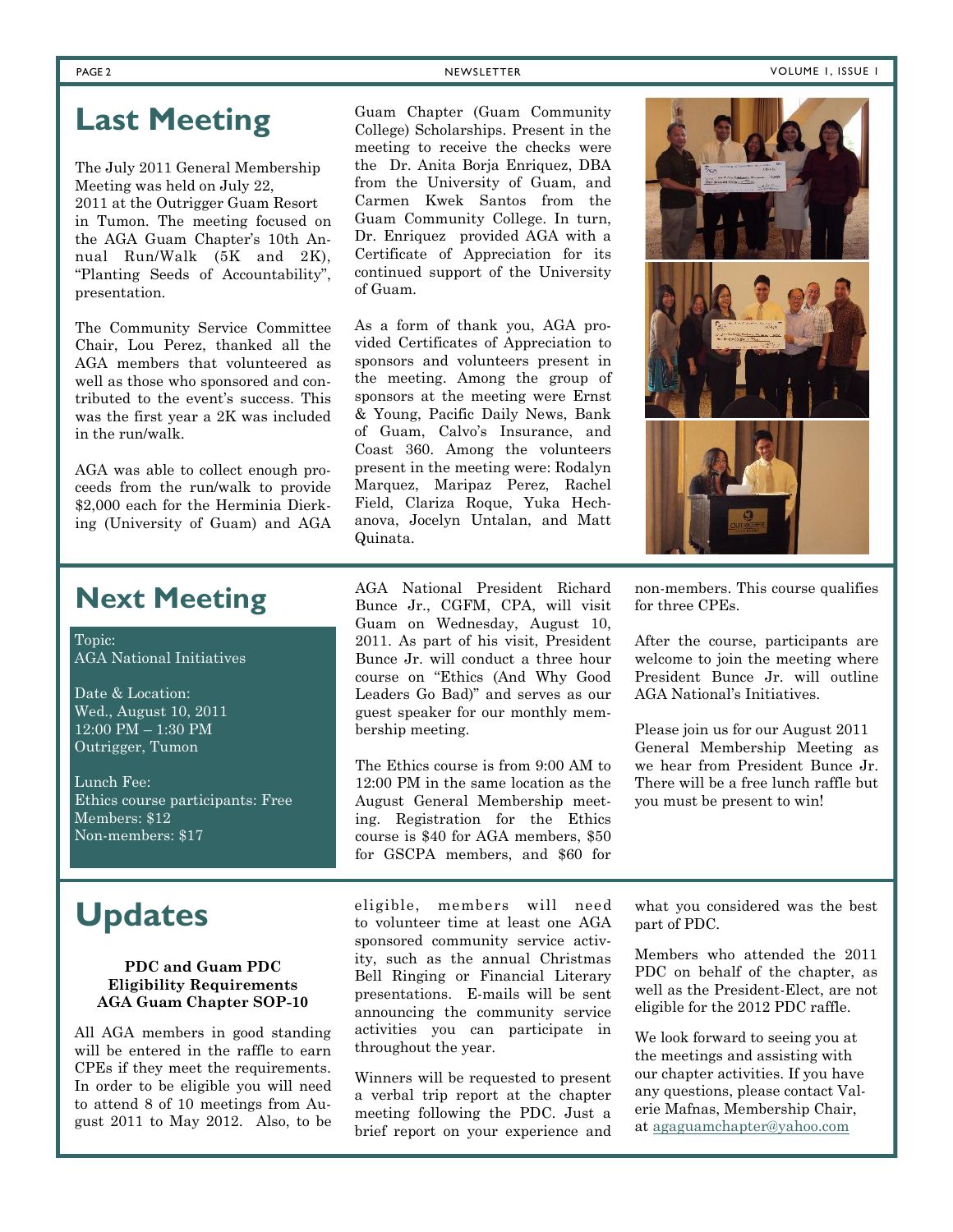$10$  are with  $\epsilon$  and  $R_{\rm m}$ .

# **Treasurer's Report**

| Association of Government Accountants - Guam Chapter |
|------------------------------------------------------|
| Condensed Financial Statements                       |
| As of and for year ending July 31, 2011              |

|                                   |   |         |               |                              |               |        |    |        |              | TA HIOIHIIS CHUIHE |
|-----------------------------------|---|---------|---------------|------------------------------|---------------|--------|----|--------|--------------|--------------------|
|                                   |   | Chapter |               | Communit Svc. Prof. Develop. |               |        |    | Memo   |              | 6/30/2011          |
| Assets                            | S | 902     | S             | 8,729                        | \$            | 42,980 | S  | 52,611 |              |                    |
| Liabilities                       |   | ÷       |               | ٠                            |               | 1,700  |    | 1,700  |              |                    |
| Net Assets                        |   |         |               |                              |               |        |    |        |              |                    |
| Earmarked                         |   | ¥       |               | 251                          |               | 17,703 |    | 17,954 |              |                    |
| Unrestricted                      |   | 902     |               | 8,478                        |               | 23,576 |    | 32,956 |              |                    |
| Revenues                          | S | 244     | <sup>\$</sup> | 3,208                        | <sup>\$</sup> | e.     | \$ | 3,452  | $\mathbf{s}$ | 3,452              |
| Expenses                          |   | 640     |               | 415                          |               | (679)  |    | 376    |              | 376                |
| Increase (decrease) in net assets |   | (396)   |               | 2,793                        |               | 679    |    | 3,076  |              | 3,076              |
| Beginning net assets              |   | 1,298   |               | 5,936                        |               | 40,601 |    | 47,835 |              | 47,835             |
| Ending net assets                 | S | 902     | S             | 8,729                        | S             | 41,280 | S  | 50,911 | S            | 50,911             |

# **Platinum Award**



On behalf of the AGA Guam Chapter, President-Elect Jason Katigbak accepts the Platinum Award given by AGA National Immediate Past-President Lisa Casias, CPA at the AGA 60th PDC in Atlanta, Georgia.

### **AGA Guam Chapter Receives Platinum Award**

The Chapter Recognition Awards Program recognizes individual chapter performance and provides a standard by which each AGA chapter maintains a well-rounded operation for the professional growth of its members. Details about this program are contained in the AGA publication titled, Chapter Recognition Program Book.

For the third consecutive year, AGA Guam Chapter won the Platinum Award for the AGA National's Chapter Recognition Award by obtaining 19,501 to 22,000 credits. The Platinum Award is the highest award in this category. The Guam Chapter is among the 35 chapters across the United States to win this award. Thank you to all the AGA members and Chapter Executive Committee who helped our chapter attain this level of achievement!

We will strive to maintain our standing and win more awards for the next PDC on July 2012 in San Diego, California.



# **Lunch Raffle**



Congratulations to AGA Guam Chapter Secretary Rachel Field for winning the free lunch raffle from the July 2011 General Membership Meeting!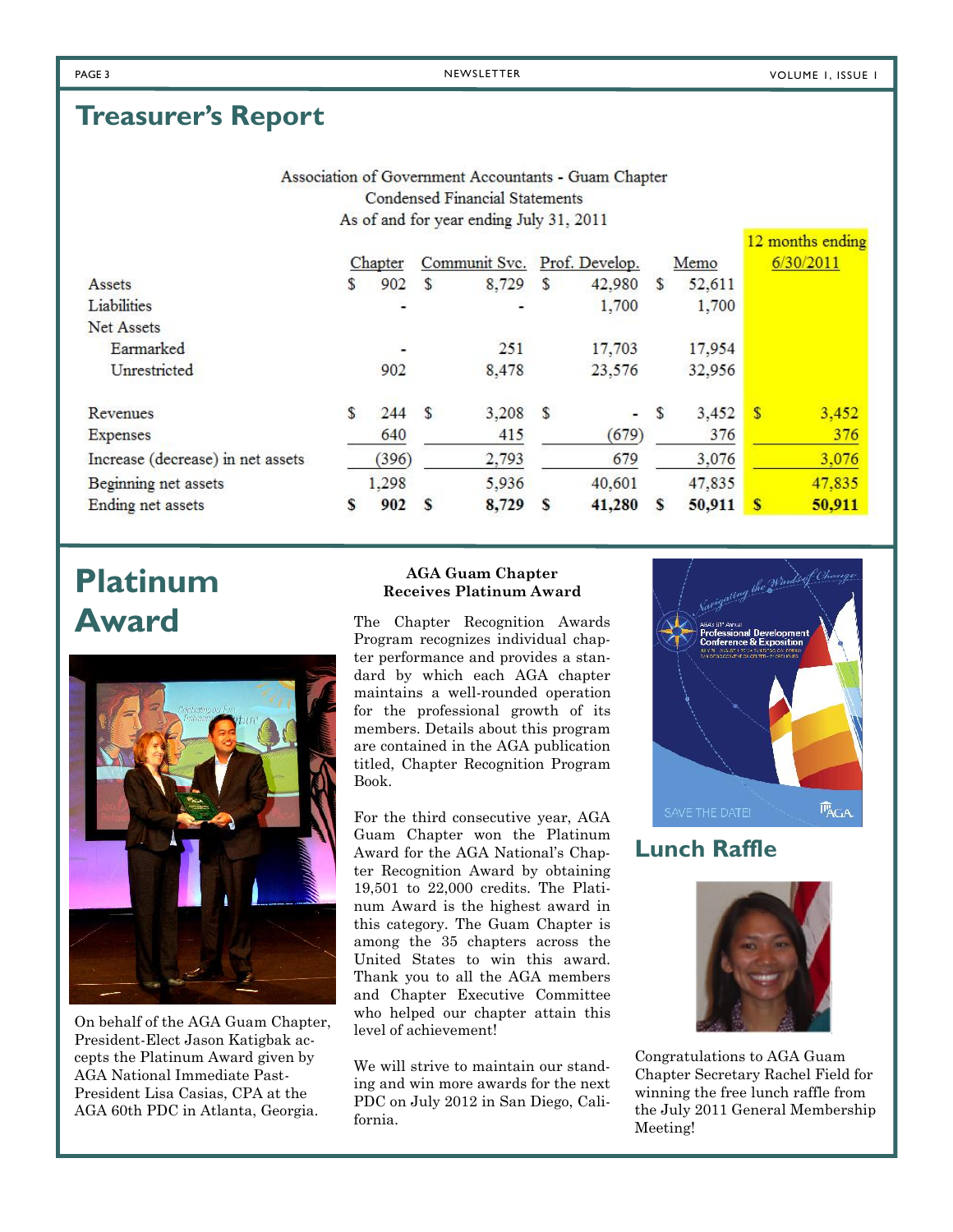# **CGFM**

To retain the CGFM certification, all CGFMs must adhere to the AGA's Code of Ethics.

In addition, to continue using the CGFM designation after their names, CGFMs must be in an active status. To maintain your CGFM certification in an active status, you must:

- 1. Pay the CGFM renewal fee by the due date every year;
- 2. Complete at least 80 hours of continuing professional education every two years in government financial management or related technical subjects (within the designated two-year CPE cycle); and
- 3. Maintain and, if requested by AGA, provide detailed information on CPE hours completed.

The 80 CPE hours must be completed within the CGFM's two-year CPE cycle. The first CPE cycle starts on Jan. 1 of the year following the one when the CGFM designation was earned. The CPE requirements apply to all active CGFMs, whether employed or not and whether employed full- or part-time by a government or other organization.

Active CGFMs must complete a minimum of 80 CPE hours every two years to maintain their CGFM certification. While there is no minimum number of hours required to be earned each year, CGFMs are encouraged to earn CPE hours throughout their two-year cycle. For more info on CPE requirements, please visit http://www.agacgfm.org/cgfm/ maintain/cpe\_requirements.aspx

Need CGFM review material? Please contact Jason Katigbak at Jason.katigbak@gu.ey.com for details on borrowing the Guam AGA Chapter's CGFM Review Material



# **Featured CGFM**



**Maripaz Perez, CGFM Accountability Chair AGA Guam Chapter**

Mrs. Maripaz N. Perez earned her CGFM designation in April 2007 and has served with the Office of Public Accountability (OPA) since November 2003. Maripaz has been an AGA member since 2003 and has served as the Guam Chapter Secretary, and Education and Accountability Chairperson. She earned her degree in International Business at the University of Guam in June 2002 and her Masters of Arts in Organizational Management at the University of Phoenix in December 2005. In December 2008, Maripaz earned her second designation as a Certified Government Auditing Professional.

Maripaz believes that the CGFM designation gives her the competitive advantage in her profession. For her, the CGFM is a lifelong promoter of continuous education and improvement. The CGFM covers the extensive field of government financial management—federal, state and local, which has been very instrumental and helpful in her auditing profession.

Upon reviewing the CGFM designation and its requirements and benefits, Maripaz was attracted to the breadth of knowledge and skills that it offered, which she needed to succeed in her profession. In addition, the AGA offered dynamic and up to date educational opportunities every year-long. The educational requirements, coupled with the continued

professional education training opportunities helped her stay abreast with the changing and latest developments of the government financial environment. Moreover, the OPA emphasizes the importance of professional certification. The OPA has been a strong proponent and supporter of the CGFM and has assisted staff in the endeavor of attaining the designation by sending them to trainings.

To Maripaz, obtaining the CGFM was both a personal and professional achievement. The materials and concepts she learned have been very helpful and the continuing education requirements ensures that she stayed abreast of the latest issues surrounding the government financial and auditing arenas.

The biggest benefit of having the CGFM designation can be seen in her daily work. Maripaz applies the concepts and materials she learned from the classes to her everyday work and would refer to the study materials for reference. After taking the exam, she gained a renewed respect and better appreciation for the political and legal model of the budget process, fiscal control, and the auditing standards for audits of government organizations.

Maripaz encourages her peers and colleagues to earn the CGFM by offering helpful study guide tips that worked well for her. She advices those preparing to take the exam to study the core make-up of the exam, take the review courses whenever available, and take the exam one at a time. More importantly, if unsuccessful, to not lose hope! Immediately reschedule the exam and revisit the concepts.

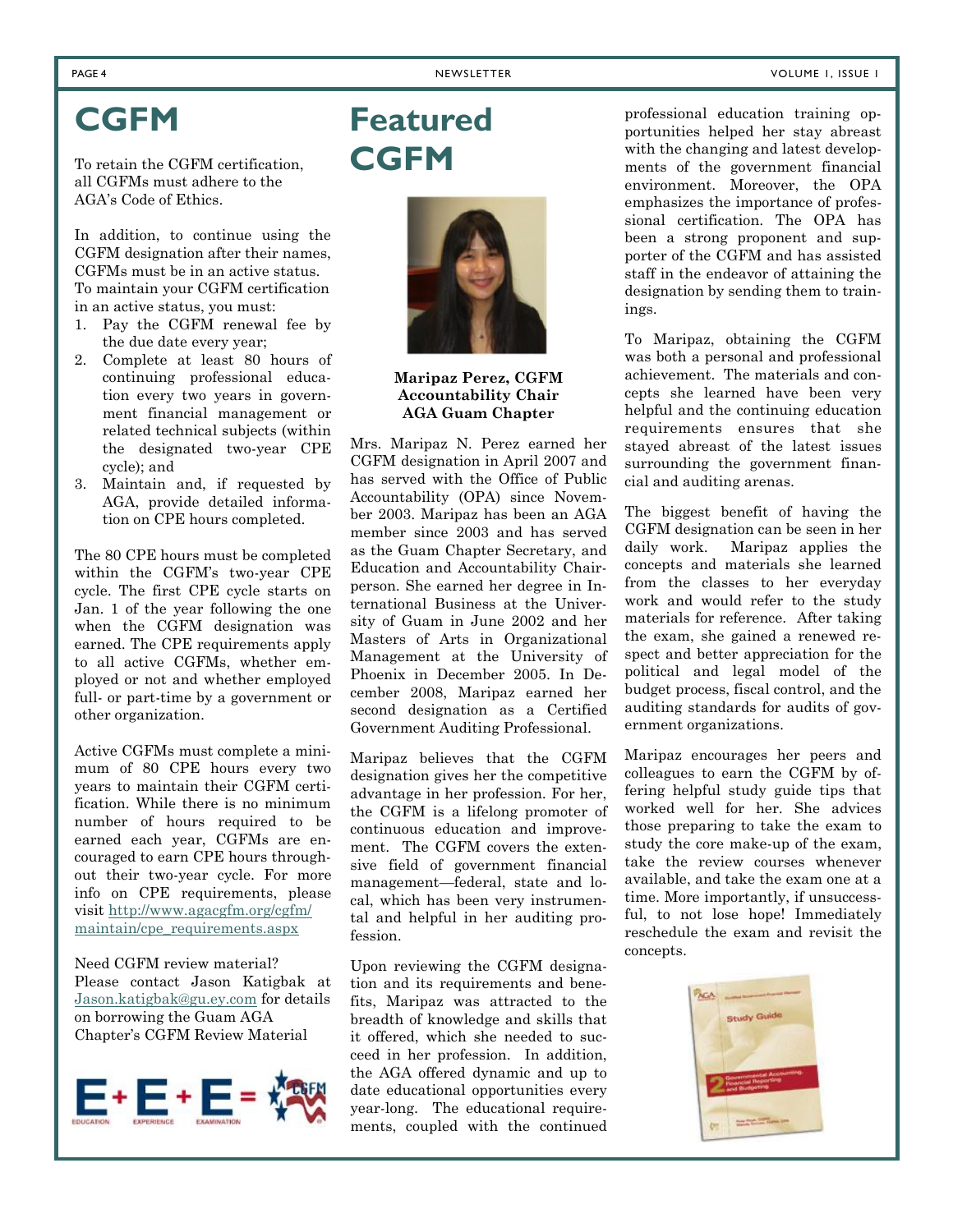## **Rising Revenues**



**Rising Revenues Explained: Are States Really Getting A Windfall?**

By Josh Goodman Stateline Staff Writer Monday, August 08, 2011

New York lawmakers ushered in a new era of austerity this spring, curtailing their state Medicaid program and slashing funds for schools. The state's leaders said they had little choice: New York lacked the money to meet its old commitments. But just a few months later, the state comptroller reported that tax collections were up by 25 percent from a year earlier, and that in just three months the state had collected \$639 million more in taxes than it had expected when lawmakers wrote the budget. Just as the era of austerity was starting, it seemed as if New York was flush with cash.

The truth, though, is more complicated. After years of dismal revenue reports, many states are seeing their tax collections pick up. Some are now celebrating budget surpluses. But those positive signs don't mean that states have emerged from their fiscal crisis.

Here's the latest on state revenue gains, what they mean — and what they don't mean.

**Are state tax collections really up?** If you focus only on the shortterm picture, they are up sharply. The Rockefeller Institute of Government reported last month that tax revenue across all 50 states has been increasing compared to a year earlier for five consecutive quarters. From January to March — the most recent quarter for which numbers are available — state tax revenue increased by 9.3 percent year-over-year, according to Rockefeller. That was the strongest such growth since 2006.

The strength of that growth has been a surprise to states that had become accustomed the past few years to shrinking revenue.

The National Association of State Budget Officers (NASBO) said recently that 44 states are meeting or exceeding their revenue forecasts for the 2012 fiscal year. Many are in New York's situation, with tax collections substantially exceeding forecasts.

**Are tax collections up compared to when the recession began?** Overall, no. Most states aren't back to pre-recession revenue levels. In the first three months of this year, states collected less tax money than they did three years earlier.

**What taxes are driving the increase?** Revenue from all the major state taxes is increasing, but not at the same rate. The real strength comes from personal income taxes. Personal income tax collections are up largely because capital gains are up. Corporate earnings are one of the economy's few strong points and the profits that investors have made off the stock market have translated into higher income tax payments. Sales taxes are growing more slowly, hampered by weak consumer spending. But income taxes took a bigger hit in the recession than sales taxes did, so their recovery comes from a more deeply diminished base.

**What states are benefitting from the trend?** In almost all states, tax revenue finished the 2011 fiscal year up from 2010. Tax collections are up in states that were hit hard by the recession, such as Arizona, and in ones that weren't, such as Arkansas. They're beating expectations in wealthy Connecticut and low-income West Virginia. Still, the trend isn't universal.

In June, for example, Washington State cut the amount of revenue it expects to bring in for the next two years. The natural disasters in Japan

this spring disrupted trade and manufacturing supply chains. The simultaneous rise in gas prices didn't help. Washington lacks a personal income tax, so its revenue system is heavily weighted toward the sales tax. "People are deleveraging," says Arun Raha, Washington's chief economist. "They're paying down debt. They're not going out and spending." Even in fiscal year 2013, Raha expects revenue to be only at 1997 levels when adjusted for inflation and population growth.

**Is the economy strong enough to sustain the revenue growth?** Global financial turmoil and the recent plunge in U.S. stock market prices, combined with uncertainty over last week's federal debt ceiling deal, are enough to give any revenue forecaster the jitters. Even if those setbacks are only temporary, most experts expect state tax collections to grow more slowly in the months ahead. "We're not anticipating the economy is going to pick up to the point people are going to shake loose their pocketbooks," says Richard Weiss, director of the Arkansas Department of Finance and Administration. NASBO estimates that state revenue grew by 5.9 percent in the full fiscal year that ended June 30 compared to the year before, but will only grow 2.1 percent this fiscal year.

University of Arizona economist Marshall Vest points out that his state's personal income tax collections were up 18.5 percent in the recently concluded fiscal year, even as wages and employment — the forces that typically drive income tax growth hardly grew at all. That's created

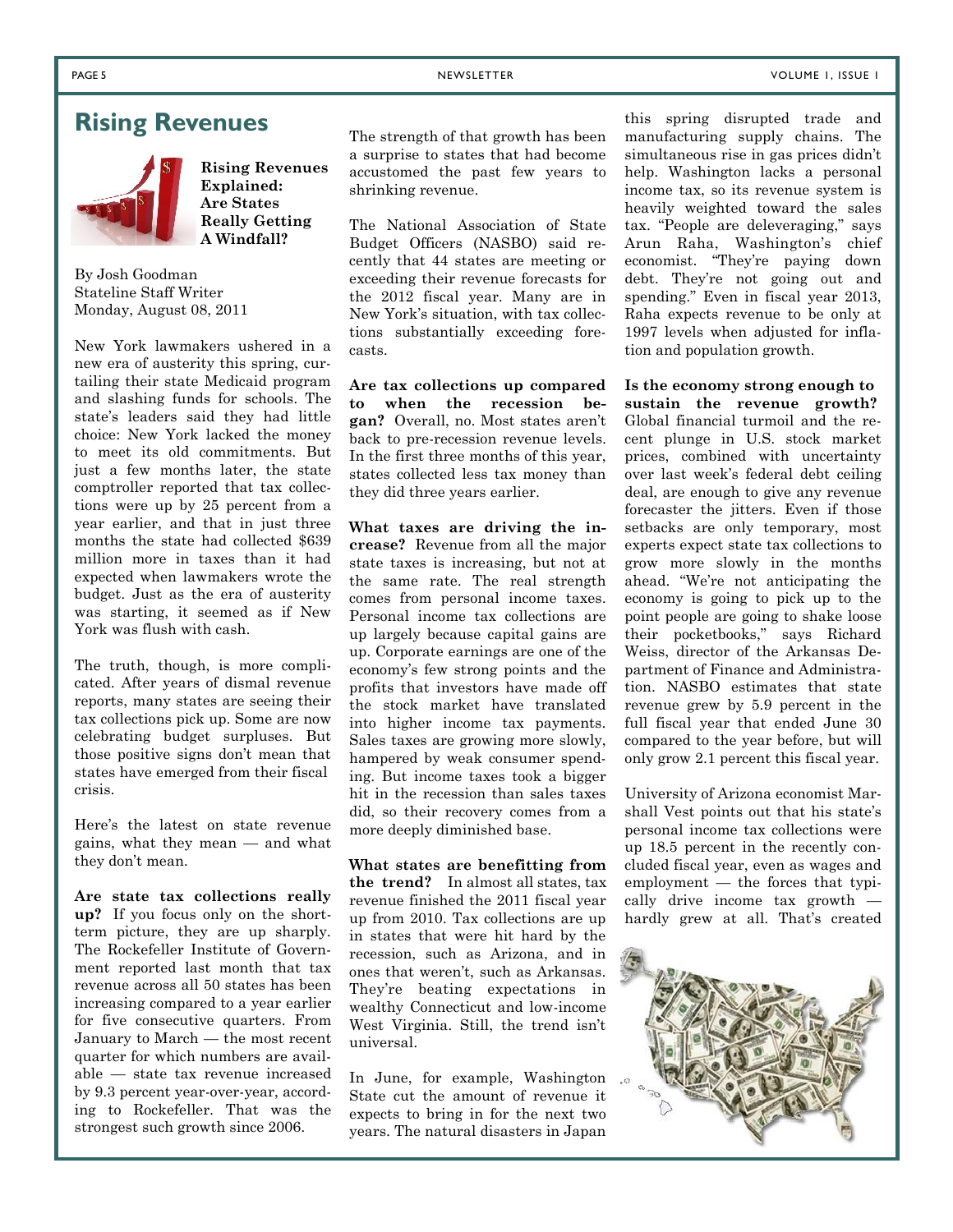# **Revenues Cont.**

serious doubts about whether the quick revenue growth will last. Vest even suggests that, in part, the income tax growth may have been caused by bad economic news: People who have lost their homes no longer receive mortgage interest deductions, so they pay more in income taxes. "It's clear now that we have a bounce off the bottom," Vest says. "I hope that it's not a dead-cat bounce."

**Will the extra money allow state lawmakers an easier time writing budgets next year and beyond?** States can probably look forward to a year with somewhat less budget upheaval. One of the big benefits of tax collections beating forecasts is that disruptive mid-year budget cuts aren't necessary. Midyear cuts were nearly universal early in the downturn, but they will be a rarity this year if the revenue trends continue.

Overall, however, the fundamentals of state budgets still look gloomy. That's partially because other levels of government are putting additional pressure on states. Some of that pressure will come from the debt ceiling agreement, which is likely to cut numerous discretionary programs that give states federal money. But it also will come from local governments. Rockefeller Institute data show that local tax revenue is now declining, as property assessments and property tax collections begin to take into account the collapse in housing values. If localities contribute less to joint state and local services such as education, that adds to the pressure. Plus, states still face the added demand for services that

comes from high unemployment and economic stagnation, without the extra help the federal government had been providing through the stimulus program.

As a result, most states will find it difficult next year to restore the cuts they made throughout the downturn. Even with a little extra tax revenue, some will likely be coping with new budget gaps. "Right now, we're in the fourth year in which states have closed massive shortfalls," says Michael Leachman, of the Center on Budget and Policy Priorities, "and states still face new shortfalls they have to close."

— Contact Josh Goodman at jgoodman@pewtrusts.org

# **Training**

Topic: Performance Measurement and Budgeting

Instructor: Drummond Kahn, CIA, CGFM, CGAP, MS, BA Political Science

Date & Location: December 12-14, 2011 9:00 AM to 5:00 PM Outrigger Guam Resort, Tumon

Qualifies for 24 CPEs

Join AGA for its Sixth Annual Internal Control & Fraud Conference, to be held September 19–20, 2011, at the Ronald Reagan Building and International Trade Center in Washington, D.C.

With an unprecedented emphasis on transparency and accountability by the Obama administration, the pubAGA is proud to offer a 3 day course on Performance Measurement and Budgeting to be presented by Drummond Kahn, CIA, CGFM, CGAP, MS.

The content of this educational event is as follows:

- 1. **Day 1 and 2** Performance Measurement and Budgeting
- 2. **Day 3 (Morning Session)** Financial and Performance Perspectives
- 3. **Day 3 (Afternoon Session)** Performance Management and

**AGA National** lic's expectation for efficiency and effectiveness from their governments has never been greater.

> Do your part to boost public confidence in the integrity and professionalism of government financial managers by learning the latest information on deterring and detecting fraud, waste and abuse.

AGA's "Fraud Conference" offers 14 CPE hours and focuses on the reFrameworks for Excellence: Quality in Organizations

### **Registration Fees:**

Early Registration

- AGA/GSCPA Member: \$350
- Non-member: \$450

Late Registration

- AGA/GSCPA Member: \$400
- Non-member: \$500

Please see attached reg. form.

sponsibilities of all accountability professionals in ensuring a good system of internal controls to lower the risks of wrongdoing.

This event is packed with opportunities to network and connect with colleagues from around the country. Register Today!

For more information, visit http://www.agacgfm.org/fraud\_201 1/index.htm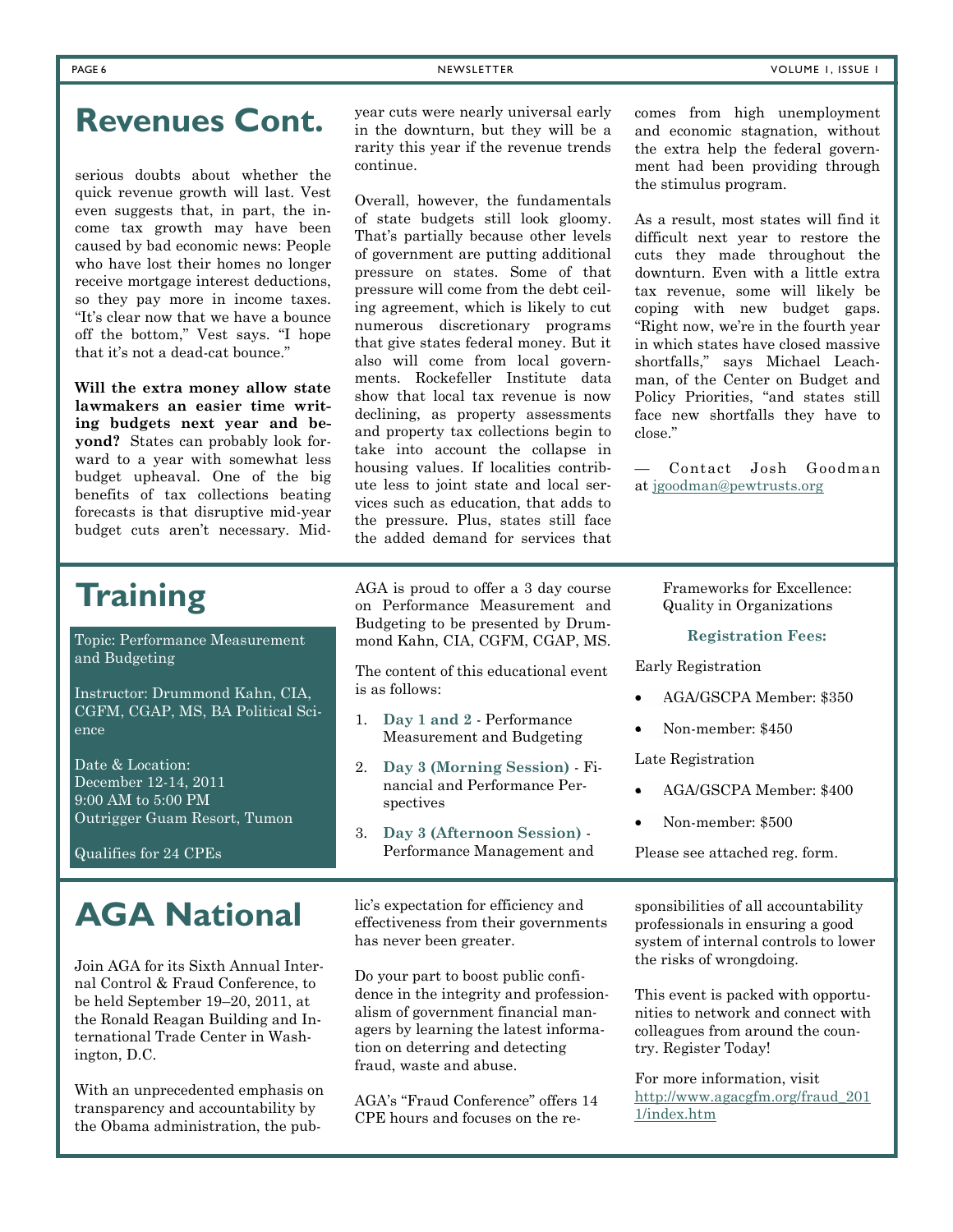### PAGE 7 NEWSLETTER NEWSLETTER NEWSLETTER VOLUME 1, ISSUE 1

# **Community**



We are seeking volunteers to help **Guam Animals in Need (GAIN)** for its **"Pet Wellness Fair & Clinic"** on **Sunday, August 28, 2011 from 12:00 PM to 5:00 PM at the Yigo Gymnasium.** Dr. Velma Harper will be at the site as well.

Bring your pets along to receive free rabies vaccinations, wormer, nail trims, ear cleaning, dental checks, and shampoo.

If interested, please contact our Community Service Chair Lou Perez at guamperezlou@gmail.com. A friendly reminder that you need to do at least one community service and attend 8

membership meetings in order to be eligible for the PDC raffle on July 2012 in San Diego, California.

# **Communications**

We just uploaded 16 new pictures from the July 22, 2011 General Membership meeting into our Facebook account. To view the pictures, visit http://facebook.com/agaguamchapter



**PAGA** A Report to Our Memb LAGA 10 play, welling update this means on the ACA articles; News a bel ilk por energy power association of the con-<br>ilk por energy when AC. As moderate here or che<br>marked if , the TMCS<br>state in the latter space of the state of positivized as the alleged<br>state of the STS control of the state of the STS control of the STS control<br>of the state of the state of the state of the STS control of the .<br>Die eerste staat deur de begin deur die veer prieste plaaste de bestel gegenste staat.<br>Die eerste het van die verskap van de staat de gestel gebore de staat gegenste verskap.<br>Die staat het van die staat deur die staat de Who ist And ellem sond contembrans. The membership consecutive process of the second service of the service of the service<br>Superior and the service of the service of the service of the service of the service of the service of the ser<br>  $\begin{bmatrix} 1 & 0 & 0 & 0 \\ 0 & 0 & 0 & 0 \\ 0 & 0 & 0 & 0 \\ 0 & 0 & 0 & 0 \\ 0 & 0 & 0 & 0 \\ 0 & 0 & 0 & 0 \\ 0 & 0 & 0 & 0 \\ 0 & 0 & 0 & 0 \\ 0 & 0 & 0 & 0 \\ 0 & 0 & 0 & 0 \\ 0 & 0 & 0 & 0 \\ 0 & 0 & 0 & 0 \\ 0 & 0 & 0 & 0 & 0 \\ 0 & 0 & 0 & 0 & 0 \\ 0 & 0 & 0 & 0 & 0 \\ 0 & 0 & 0 & 0 & 0 & 0 \\ 0 & 0 &$  $\begin{array}{cccc} \rho_{1,2,4,4} & \lambda_{1,3,4,4,4} & 0.048 \\ 0.05 & 0.06 & 0.029 \\ 0.06 & 0.069 & 0.089 \end{array}$ How We Have Progressed

### **Did You Know?**

If you look closely at the front cover of the AGA National 2011 Citizen Centric Report, you will see two familiar faces in the collage of pictures underneath the title. Can you guess who they are?

# **Accountability**



This month's featured citizen centric report is the University of Guam (UOG)'s FY 2010 Citizen Centric Report. It was released on May 2, 2011 and can be viewed on the UOG website at http://www.uog.edu/admin/ a s s e t m a n a g e r / i m a g e s / c c r % 202010.pdf

University of Guam's mission is to enlighten (*Ina*), to discover (*Diskubre*), and to serve (*Setbe*). It is a U.S. land grant institution accredited by the Western Association of Schools and Colleges

(WASC) offering associate, baccalaureate, and master's degrees. It is reported as a component of the Government of Guam.

The University has identified three overarching themes: UOG Green, Natural Choice, and Leading Change-Center for Island Sustainability.

To learn more about UOG, please visit the link provided to their citizen centric report or visit its website at http://www.uog.edu

AGA Guam Chapter launched its new website layout on July 22, 2011 at the General Membership meeting. Thank you to the hard work of Webmaster Doreen Crisostomo, PhD, CGFM!

The new layout is a big improvement from the older one. The website is now easily accessible, organized with updated information, and has visual

Website **effects** such as picture slideshows and a drop-down menu.

> However, some of sections of the website are still works in progress. We ask for your patience and feedback like suggestions for improvement.

If you have comments or suggestions, please contact the Webmaster at http://aga.guam.net/contact-us.html or visit AGA Guam Chapter's website at http://aga.guam.net

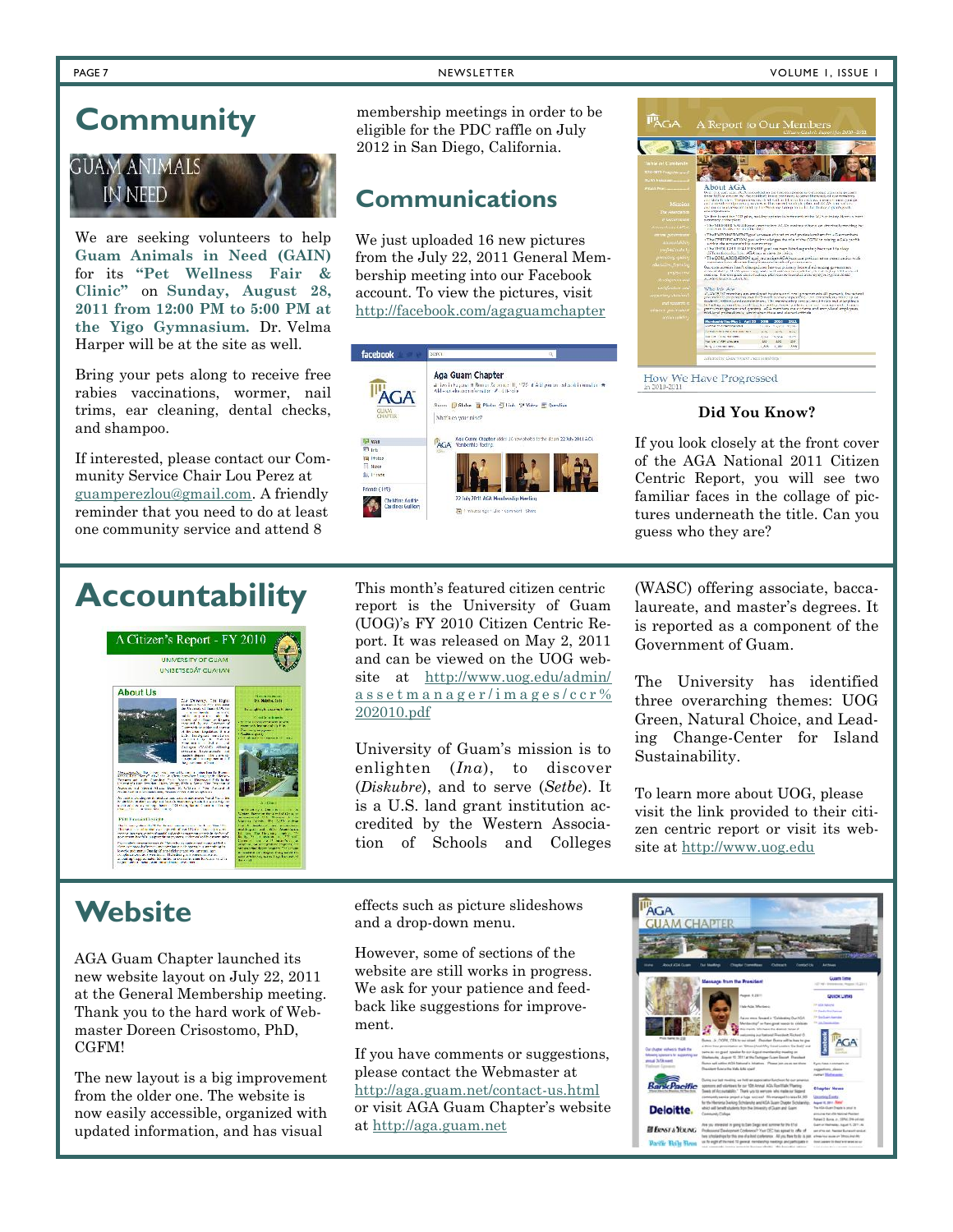# **Member Submissions**



# **PDC Experiences**



**Jason Katigbak, CFE, CIA, CPA President-Elect AGA Guam Chapter**

The best part of the PDC is the networking opportunity. I was able to meet with some of the executives from National and officers from the Pacific Rim region and was able to obtain efficiency and improvement ideas on how to run certain education programs including CGFM.

AGA Hawaii Chapter even promoted the idea of having mainland speakers that they invite to visit Guam and thus lowering the cost to deliver CPEs to our membership.

The networking - sharing of resources and logistics, makes you feel that you are not just attending conference, but you are part of a bigger organization that is dynamic and is willing to help its members.



**Artemio "Ricky" Hernandez Early Careers Chair AGA Guam Chapter**

The AGA PDC was held in Atlanta, Georgia from July 10th through the 14th. The theme of the conferencewas, "Celebrating our Past, Embracing the Future," and included a maximum of 24 CPE hours that attendees could achieve.

The conference featured hour long sessions that were conducted by speakers from federal, state, and local governments from throughout the United States. Gene L. Dodaro, CGFM, CPA, Comptroller General of the United States, conducted a session that highlighted the conference.

In addition to the gaining of knowledge and experience, the ability to network with professionals from other AGA Chapters from around the US was an important aspect of the PDC.



**Joy Bulatao Newsletter Chair AGA Guam Chapter**

Attending the PDC was a great experience. Before the conference, I took the CGFM Intensive Review Course and found it to be, just as the title implied, "intensive". Over the weekend, I was able to see the sites around downtown Atlanta, like CNN and the Coca-Cola Museum.

During the conference, I greatly enjoyed listening to Chef Jeff Henderson speak about the power of potential, Robert Genetski talk about the two views of Economics, and Jonathan Karl explain the U.S. deficit in a journalistic point of view. I was able to see familiar faces like AGA National Past President William "Billy" Morehead, as well as meet new people like the Canadian AGA Chapter.

Overall, PDC is an event worth attending.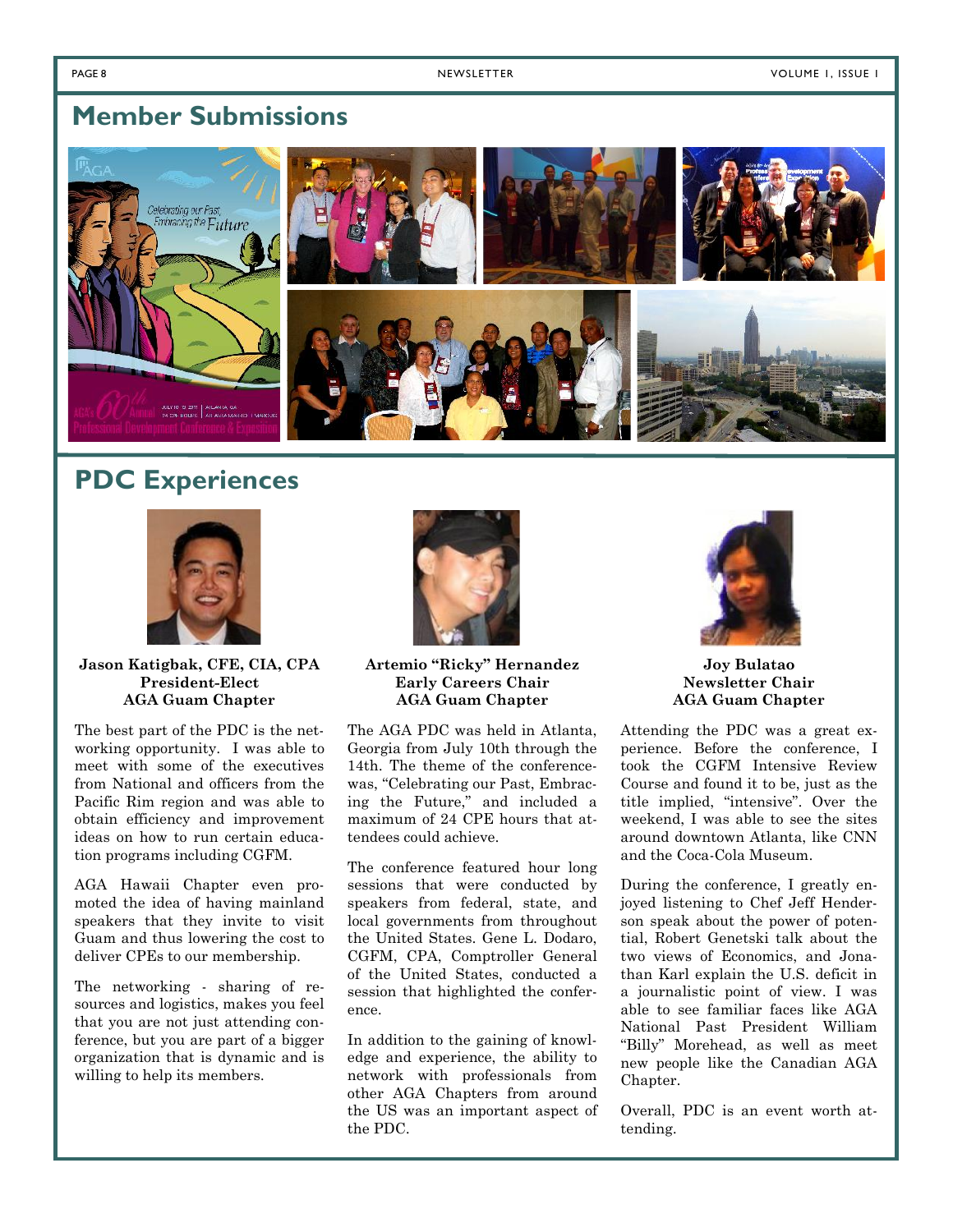### **From The Editor**

Thank you for reading the second issue! For this month, we discussed the AGA National's 60th Professional Development Conference (PDC) in Georgia and the raffle eligibility requirements for next year's PDC. Next month, our focus will be on President Richard Bunce Jr.'s visit to Guam. We hope you will find our next issue interesting as we talk about President Bunce's Ethics training.

We would like to hear from you! If you have any questions, comments, suggestions, concerns or interesting topics you would like to share to our AGA Guam Chapter community, please let us know. You may e-mail me, Joy Bulatao, at joy.bulatao@gmail.com or my Co-Editor, Matt Quinata at agaguamchapter@yahoo.com.

# **Chapter Executive Committee Directory**

**Position Name Email** President Exercicle Controllerium Vincent Duenas von de voltation and version version version version version v President-Elect Jason Katigbak, CFE, CIA, CPA Jason.Katigbak@gu.ey.com Immediate Past President Thomas Paulino, CGFM, CPA, CGAP thomaspaulino@gmail.com Treasurer Treasurer Treasurer Yukari B. Hechanova, CPA, CIA, CGFM, CGAP yuka@guamwaterworks.org Secretary **Secretary Rachel Field Rachel Field Rachel Field Rachel Field Rachel Reserves and Rachel Rachel Reserves and Rachel Reserves and Rachel Reserves and Rachel Reserves and Rachel Reserves and Rachel Reserves and** Alternate Secretary **Gloria Travis, CGFM** and the secretary secretary of the secretary of the secretary of the secretary of the secretary of the secretary of the secretary of the secretary of the secretary of the secretary Accountability Chair **Maripaz N. Perez, CGFM, CGAP** mperez@guamopa.org Awards Committee & Chapter Recognition Taling Taitano, CPA, CGFM **the Chair community of the Chair** Chair Chair Chair Chair Chair Chair Chair Chair Chair Chair Chair Chair Chair Chair Chair Chair Chair Chair Chair Chair Chair Chair Chair Chair Chair Chair Chair By-Laws and Procedures Chair **Llewelyn Terlaje, CGAP** lterlaje@guamopa.org By-Laws and Procedures Co-Chair Thomas Paulino, CGFM, CPA, CGAP thomas paulino@gmail.com CGFM Chair **CGFM** Chair Jojo Guevara III, CGFM in the state of products and portguam.com CGFM Co-Chair **Gloria Travis, CGFM** Gloria Travis, CGFM Blood Controller Controller Controller Controller Controller Controller Controller Controller Controller Controller Controller Controller Controller Controller Contro Chapter Auditor **Chapter Auditor** Rizalito Paglingayan Rizalito.paglingayan@gu.ey.com Communications Chair **Bobbie Howard, CPA** bobbie725@yahoo.com Community Service Chair **Lourdes R. Perez Community Service Chair** Lourdes R. Perez **Community Service Chair** Early Careers Chair **Artemio "Ricky" Hernandez** artemiorh@gmail.com Early Careers Co-Chair **Zeny Nace, CFE, CPA, CGFM** *znace@uguam.uog.edu* Education Chair Jason Katigbak, CFE, CIA, CPA Jason.Katigbak@gu.ey.com Historian and the Hernandez degree in the Hernandez in the property internandez in the property in the property of the Hernandez of the Hernandez of the Hernandez of the Hernandez of the Hernandez of the Hernandez of the H Membership Chair **Valerie Manibusan Mafnas, CPA** vmathas@gpagwa.com Newsletter Editor **Newsletter Editor** Joy Bulatao **Joy Bulatao is a community of the Constantine Community of the V** Newsletter Co-Editor **Matt Quinata** Matt Quinata matter mattquinata matter matter matter matter matter matter matter GPDC Chair **Rodalyn Marquez, CGFM, CPA, CGAP, CIA** rmarquez@guamopa.org Programs/Technical Meetings Chair **R.** Joyce Castro **1986** and the state of the program.gov Scholarship Chair **Scholarship Chair** Doris Flores Brooks, CPA, CGFM demonstration of the difference of the difference of the difference of the difference of the difference of the difference of the difference of the differ Standards & Research Chair **Christopher Wolseley, CA** cwolseley **Christopher Wolseley** CA cwolseley Chair Webmaster **Doreen Crisostomo, PhD., CGFM** doreentc@guam.net Student Representative Cheri Sumalpong Cheri Sumalpong cmms9987@hotmail.com

**Job Announcement: Retirement Investment Specialist for the Government of Guam Retirement Fund. For more information, please refer to** http://www.ggrf.com/data/2011/career-opportunities/ggrf-11-06-retirementinvestment-specialist.pdf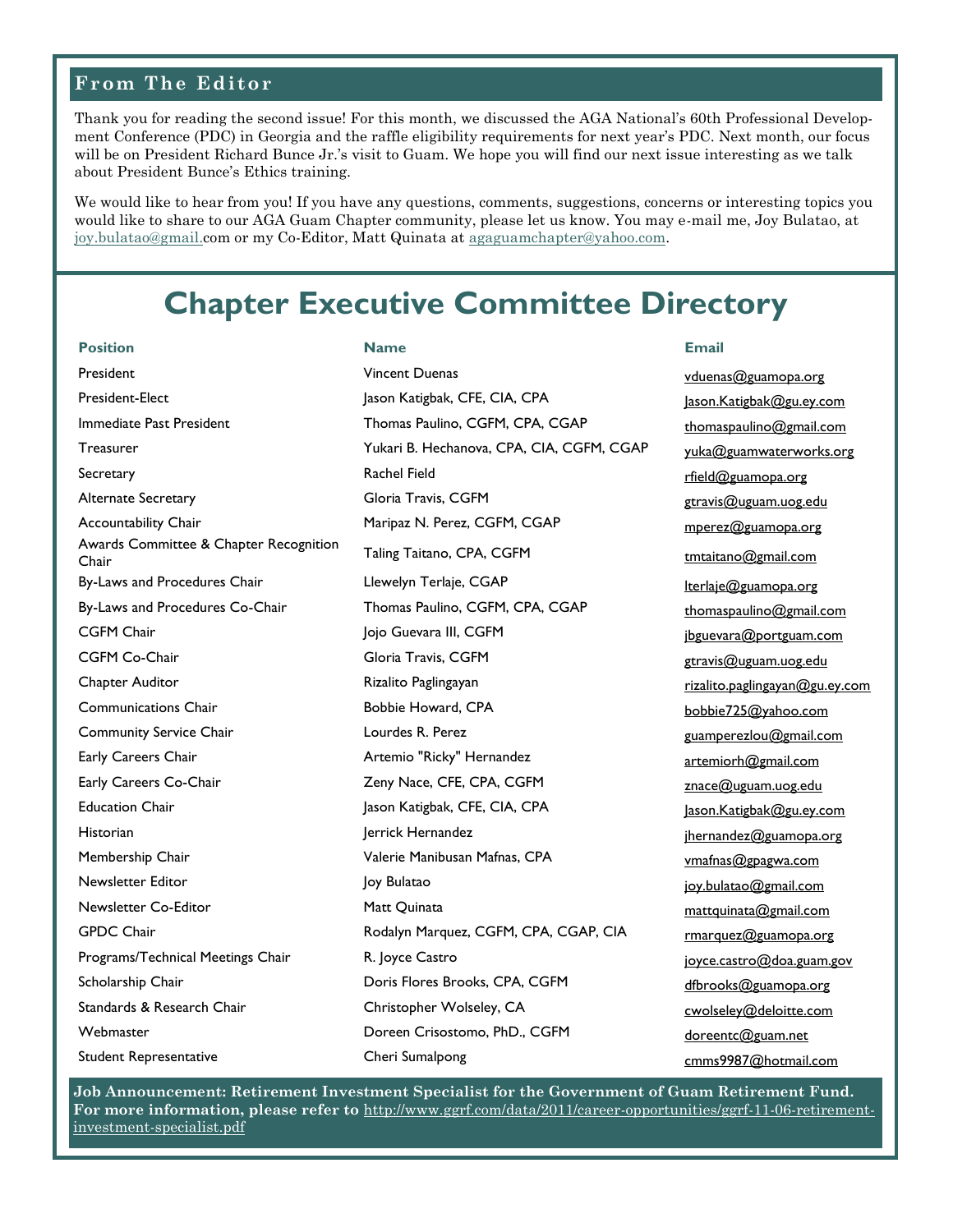

Advancing Government **Accountability** 



# **Association of Government**

# **Accountants**

Invites you to a 3 day course on:

# **Performance Measurement and Budgeting** Drummond Kahn, CIA, CGFM, CGAP, MS, BA Political Science

# **REGISTRATION FORM**

Date: December 12-14, 2011 (Monday to Wednesday) 9:00am to 5:00pm **Registration starts at 8:30am Location: Outrigger Guam Credits: Qualifies for 24hours of CPEs** 

| Name:         |                                                                                        |                                                      |                                                                                                                                                                                                                     |
|---------------|----------------------------------------------------------------------------------------|------------------------------------------------------|---------------------------------------------------------------------------------------------------------------------------------------------------------------------------------------------------------------------|
|               | Organization/Company:                                                                  |                                                      |                                                                                                                                                                                                                     |
| Office Phone: |                                                                                        | Fax:                                                 | Email:                                                                                                                                                                                                              |
|               |                                                                                        | <b>Please Check Applicable Fee:</b>                  |                                                                                                                                                                                                                     |
|               | Early registration (on or before November 11, 2011)                                    |                                                      |                                                                                                                                                                                                                     |
|               | \$350 AGA/GSCPA Member                                                                 |                                                      | \$450 Non-members                                                                                                                                                                                                   |
|               | <b>Regular registration (after November 11, 2011)</b>                                  |                                                      |                                                                                                                                                                                                                     |
|               | \$400 AGA/GSCPA Member                                                                 |                                                      | \$500 Non-members                                                                                                                                                                                                   |
|               |                                                                                        | <b>IMPORTANT NOTICES - PLEASE READ</b>               |                                                                                                                                                                                                                     |
|               |                                                                                        | <b>Registration and Payments</b>                     |                                                                                                                                                                                                                     |
|               |                                                                                        |                                                      | AGA Members and all others, please fax registrations and/or Government Purchase Orders to (671) 649-3920 or<br>email to jasonkatigbak@gmail.com or rmarquez@guamopa.com no later than December 8, 2011 (Thursday).  |
|               | make checks payable to "AGA-Guam Chapter" and mail to P.O. Box 1124 Hagåtña, GU 96932. | <b>Cancellation, Substitution, and Refund Policy</b> | Payments or Validated Government Purchase Orders must be received by December 8, 2011 (Thursday). Please                                                                                                            |
|               |                                                                                        |                                                      |                                                                                                                                                                                                                     |
|               | \$20 administrative cost                                                               |                                                      | Cancellation request must be submitted in writing to jasonkatigbak@gmail.com or marquez@guamopa.com by<br>December 8, 2011 (Thursday). Any cancellation request after December 8, 2011 (Thursday) will be penalized |
| fee.          |                                                                                        |                                                      | No refunds will be given for cancellations received after that date. No shows will be billed for the full conference                                                                                                |
|               | Substitution of participants is permissible with AGA written authorization.            | rmarquez@guamopa.com (671-475-0390)                  | For Inquiries, Please Contact Jason Katigbak at jasonkatigbak@gmail.com (671-649-3700) or Rodalyn Marquez at                                                                                                        |
|               |                                                                                        | VISIT http://aga.guam.net/                           |                                                                                                                                                                                                                     |